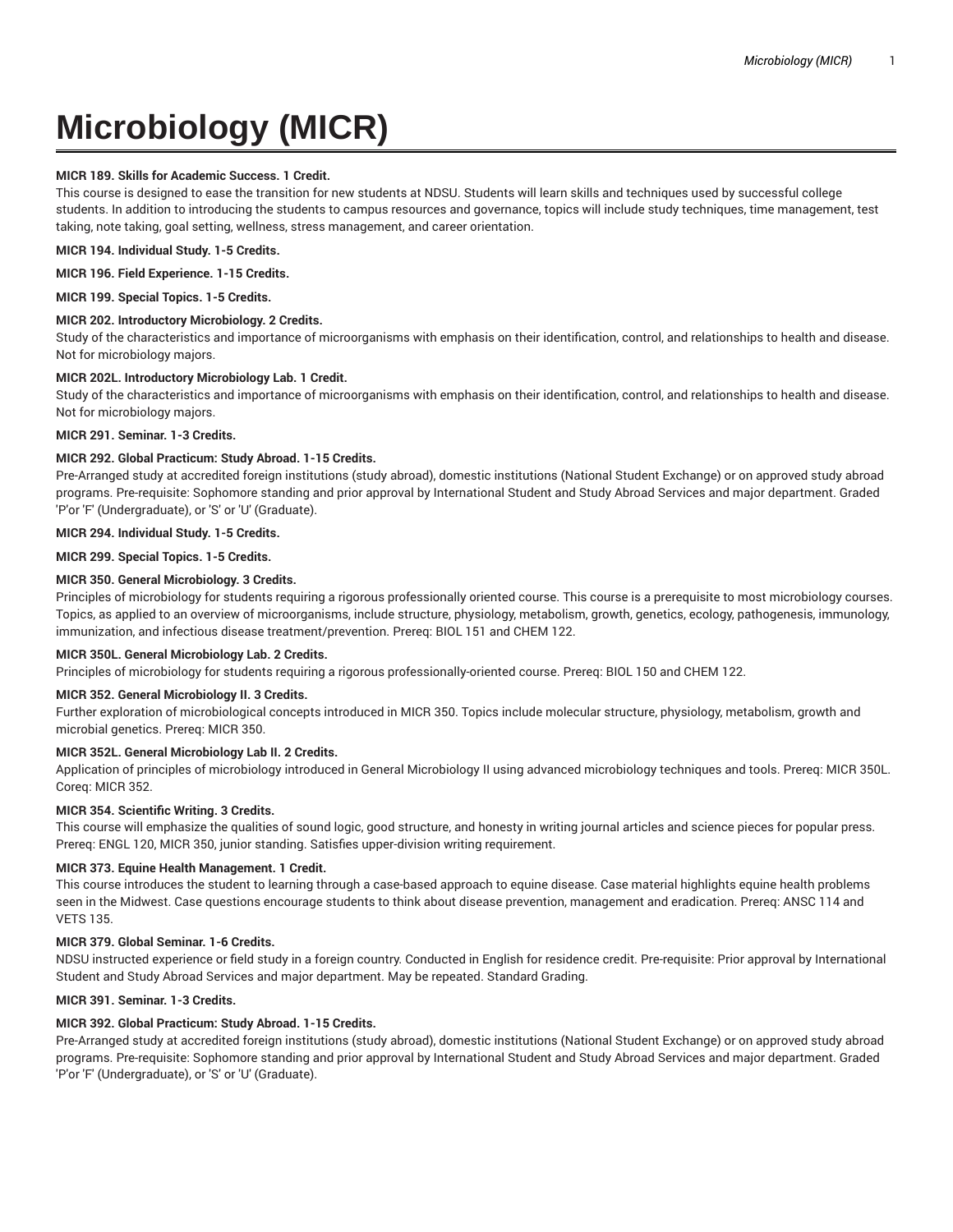# **MICR 394. Individual Study. 1-5 Credits.**

**MICR 397. Fe/Coop Ed/Internship. 1-4 Credits.**

**MICR 399. Special Topics. 1-5 Credits.**

### **MICR 445. Animal Cell Culture Techniques. 2 Credits.**

Methods of animal cell culture propagation and uses for cell culture systems. {Also offered for graduate credit - see MICR 645.}.

#### **MICR 450. Infectious Disease Pathogenesis. 3 Credits.**

Students will study mechanisms of bacterial, viral, fungal, and parasitic pathogenesis and the immune response to pathogens. Prereq: MICR 350 or 460/660 or 470/670. {Also offered for graduate credit - see MICR 650.}.

#### **MICR 450L. Infectious Disease Pathogenesis Laboratory. 2 Credits.**

This course will explore laboratory-based activities specifically designed for the microbiology major. {Also offered at the graduate level as MICR 650L.}.

#### **MICR 452. Microbial Ecology. 3 Credits.**

Study of the relationships between microbes and the physical, chemical, and biotic components of their environments. The role of microbes in nutrient cycling, bioremediation, biocontrol, biological waste treatment, fuel production, and energy recovery. Prereq: MICR 350, MICR 350L. {Also offered for graduate credit - see MICR 652.}.

#### **MICR 453. Food Microbiology. 3 Credits.**

Study of the nature, physiology, and interactions of microorganisms in foods. Introduction to foodborne diseases, effects of food processing on the microflora of foods, principles of food preservation, food spoilage, and foods produced by microorganisms. Prereq: MICR 350L. {Also offered for graduate credit - see MICR 653.}.

# **MICR 460. Pathogenic Microbiology. 3 Credits.**

Study of the microorganisms that cause disease and of disease processes. Prereq: MICR 202 or 350. {Also offered for graduate credit - see MICR 660.}.

# **MICR 460L. Pathogenic Microbiology Laboratory. 2 Credits.**

Isolation and identification of pathogenic microorganisms. Prereq: MICR 350L. {Also offered for graduate credit - see MICR 661.}.

# **MICR 463. Clinical Parasitology. 2 Credits.**

A study of protozoan and helminthic parasites of humans, with an emphasis on clinical identification, life histories, and control. Prereq: BIOL 150, BIOL 150L. {Also offered for graduate credit - see MICR 663.}.

#### **MICR 470. Basic Immunology. 3 Credits.**

An overview of the role of the immune system including the functions of humoral and cell-mediated immunity in health and disease. Prereq: MICR 350. {Also offered for graduate credit - see MICR 670.}.

# **MICR 471. Immunology and Serology Laboratory. 2 Credits.**

Basic immunological and serological procedures. Prereq or Co-req: MICR 350 and MICR 350L. {Also offered for graduate credit - see MICR 671.}.

## **MICR 472. Clinical Immunology. 3 Credits.**

Concepts in immunology including special attention to clinical conditions that may appear as a result of immune system activity. Prereq: MICR 470. {Also offered for graduate credit - see MICR 672.}.

#### **MICR 475. Virology. 3 Credits.**

The biology of viruses with emphasis on virus replication and pathogenesis. Co-req: MICR 470. {Also offered for graduate credit - see MICR 675.}.

# **MICR 480. Microbial Physiology. 3 Credits.**

This class will explore the composition and function of eubacterial and archaebacterial cell structure. Further functional exploration will go into nutrient transport in bacteria, principles of energy-yielding carbohydrate metabolism, bacterial fermentation, respiration, and gene regulations of metabolic pathways. Topics such as biofilms, quorum sensing, and the microbiome will be used to apply physiological concepts. Prereq: MICR 350, MICR 350L. Co-req: BIOC 460. {Also offered for graduate credit - see MICR 680.}.

# **MICR 481. Microbial Genomics with Computational Laboratory. 3 Credits.**

Microbial genome science with additional emphasis on microbial evolution and environmental science. Topics include: i) genomic diversity, ii) the consequences of horizontal gene transfer, iii) single cell and population genomics, and iv) environmental metagenomics. Recommended: STAT 330. Prereq: BIOL/PLSC 315. {Also offered for graduate credit - see MICR 681.}.

#### **MICR 482. Microbial Genetics. 3 Credits.**

Microbial genetics will explore gene identification, mutation, DNA repair, gene transfer, recombination, bacteriophage genetics, and gene regulation. Topics such as bacterial antibiotic resistance, genetic testing and manipulation for biotechnological applications will be used to apply genetic concepts. Prereq: MICR 350. Coreq: BIOC 460. {Also offered for graduate credit - see MICR 682.}.

# **MICR 485. Capstone Experience in Microbiology - Experimental Design. 1 Credit.**

The capstone experience is the culmination of earlier course work that will allow students to integrate their knowledge of microbiology. The experimental design course will focus on using the scientific method to design and propose a group research project. Prereq: MICR 352, MICR 352L and Microbiology majors only.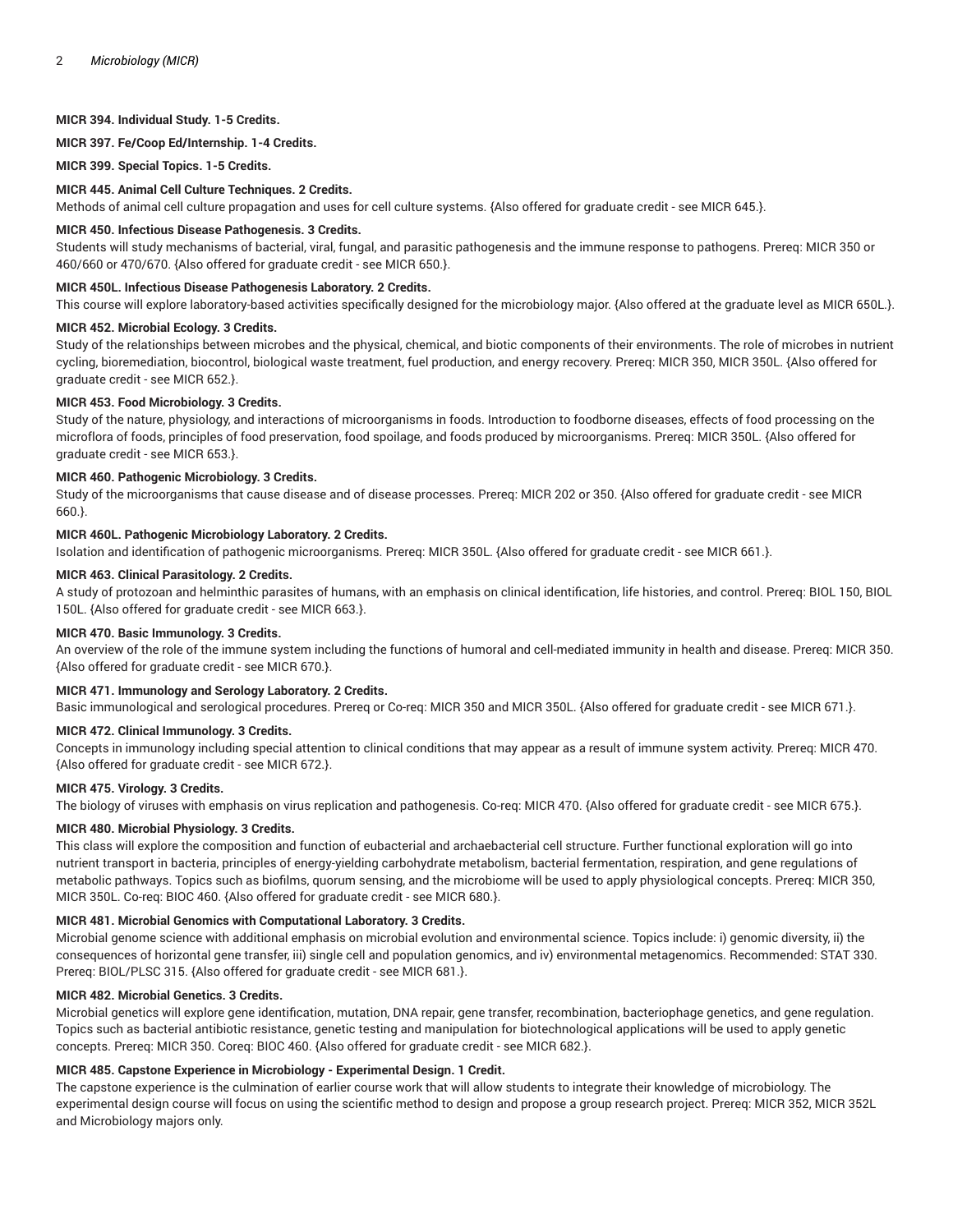# **MICR 486. Capstone Experience in Microbiology - Research Project. 2 Credits.**

The capstone experience is the culmination of earlier course work that will allow students to integrate their knowledge of microbiology. The research project course will focus on implementation of the experiments proposed in the experimental design course. Prereq: MICR 485 and Microbiology majors only.

## **MICR 491. Seminar. 1-5 Credits.**

# **MICR 492. Global Practicum: Study Abroad. 1-15 Credits.**

Pre-Arranged study at accredited foreign institutions (study abroad), domestic institutions (National Student Exchange) or on approved study abroad programs. Pre-requisite: Sophomore standing and prior approval by International Student and Study Abroad Services and major department. Graded 'P'or 'F' (Undergraduate), or 'S' or 'U' (Graduate).

**MICR 493. Undergraduate Research. 1-5 Credits.**

**MICR 494. Individual Study. 1-5 Credits.**

**MICR 496. Field Experience. 1-15 Credits.**

**MICR 497. FE/Coop Ed/Internship. 1-15 Credits.**

**MICR 499. Special Topics. 1-5 Credits.**

#### **MICR 645. Animal Cell Culture Techniques. 2 Credits.**

Methods of animal cell culture propagation and uses for cell culture systems. {Also offered for undergraduate credit - see MICR 445.}.

#### **MICR 650. Infectious Disease Pathogenesis. 3 Credits.**

Students will study mechanisms of bacterial, viral, fungal, and parasitic pathogenesis and the immune response to pathogens. Prereq: MICR 660 or MICR 670. {Also offered for undergraduate credit - see MICR 450.}.

## **MICR 650L. Infectious Disease Pathogenesis Laboratory. 2 Credits.**

This course will explore laboratory-based activities specifically designed for the microbiology major. {Also offered at the undergraduate level as MICR 450L.}.

#### **MICR 652. Microbial Ecology. 3 Credits.**

Study of the relationships between microbes and the physical, chemical, and biotic components of their environments. The role of microbes in nutrient cycling, bioremediation, biocontrol, biological waste treatment, fuel production, and energy recovery. {Also offered for undergraduate credit - see MICR 452.}.

# **MICR 653. Food Microbiology. 3 Credits.**

Study of the nature, physiology, and interactions of microorganisms in foods. Introduction to foodborne diseases, effects of food processing on the microflora of foods, principles of food preservation, food spoilage, and foods produced by microorganisms. {Also offered for undergraduate credit - see MICR 453.}.

# **MICR 660. Pathogenic Microbiology. 3 Credits.**

Study of the microorganisms that cause disease and of disease processes. {Also offered for undergraduate credit - see MICR 460.}.

# **MICR 661. Pathogenic Microbiology Lab. 2 Credits.**

Isolation and identification of pathogenic microorganisms. {Also offered for undergraduate credit - see MICR 460L.}.

#### **MICR 663. Clinical Parasitology. 2 Credits.**

A study of protozoan and helminthic parasites of humans, with an emphasis on clinical identification, life histories, and control. {Also offered for undergraduate credit - see MICR 463.}.

# **MICR 670. Basic Immunology. 3 Credits.**

An overview of the role of the immune system including the functions of humoral and cell-mediated immunity in health and disease. {Also offered for undergraduate credit - see MICR 470.}.

# **MICR 671. Immunology and Serology Laboratory. 2 Credits.**

Basic immunological and serological procedures. {Also offered for undergraduate credit - see MICR 471.}.

#### **MICR 672. Clinical Immunology. 3 Credits.**

Concepts in immunology including special attention to clinical conditions that may appear as a result of immune system activity. {Also offered for undergraduate credit - see MICR 472.}.

#### **MICR 675. Virology. 3 Credits.**

The biology of viruses with emphasis on virus replication and pathogenesis. {Also offered for undergraduate credit - see MICR 475.}.

# **MICR 680. Microbial Physiology. 3 Credits.**

This class will explore the composition and function of eubacterial and archaebacterial cell structure. Further functional exploration will go into nutrient transport in bacteria, principles of energy-yielding carbohydrate metabolism, bacterial fermentation, respiration, and gene regulations of metabolic pathways. Topics such as biofilms, quorum sensing, and the microbiome will be used to apply physiological concepts. {Also offered for undergraduate credit - see MICR 480.}.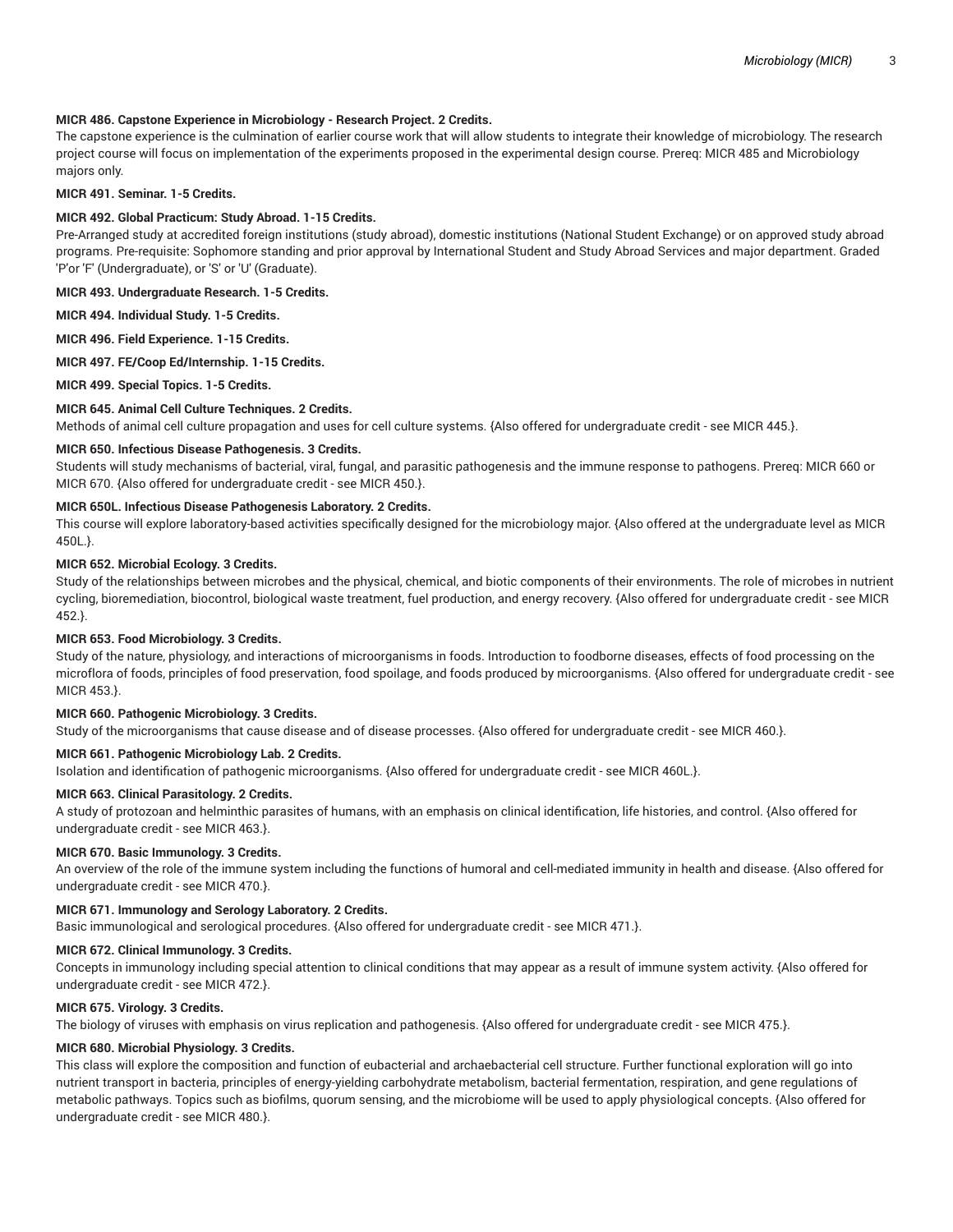# **MICR 681. Microbial Genomics with Computational Laboratory. 3 Credits.**

Microbial genome science with additional emphasis on microbial evolution and environmental science. Topics include: i) genomic diversity, ii) the consequences of horizontal gene transfer, iii) single cell and population genomics, and iv) environmental metagenomics. {Also offered for undergraduate credit - see MICR 481.}.

# **MICR 682. Microbial Genetics. 3 Credits.**

Microbial genetics will explore gene identification, mutation, DNA repair, gene transfer, recombination, bacteriophage genetics, and gene regulation. Topics such as bacterial antibiotic resistance, genetic testing and manipulation for biotechnological applications will be used to apply genetic concepts. {Also offered for undergraduate credit - see MICR 482.}.

# **MICR 690. Graduate Seminar. 1-3 Credits.**

**MICR 695. Field Experience. 1-15 Credits.**

# **MICR 696. Special Topics. 1-5 Credits.**

# **MICR 722. International Health Systems, Policy and Biosecurity. 2 Credits.**

This course will provide students with the necessary information to understand international health regulations and the potential implications on animal health, human health, global trade and food safety.

# **MICR 723. International Animal Production, Disease Surveillance and Public Health. 3 Credits.**

The course will enable students to appreciate tropical animal production, food safety & public health from a developing country's perspective, prepare them for global career opportunities, foster an international perspective and understanding of diverse systems.

# **MICR 724. Applied Epidemiology and Biostatistics. 3 Credits.**

This course will enable the students to get an understanding of how to apply epidemiological tools in study designs data management and analysis. Students will create or use existing databases and learn data management and analysis using software such as EPIINFO.

# **MICR 752. Advanced Topics in Food Safety Microbiology. 3 Credits.**

Overview of food systems and in-depth evaluation of microbiological food safety concerns with an emphasis on public health aspects of detecting, tracking, and controlling pathogens in the food supply.

# **MICR 756. Advanced Topics in Public Health Microbiology. 3 Credits.**

Through the use of case-based learning, students explore several key areas of public health microbiology. Case questions encourage students to think about disease prevention, management and eradication. Students will be expected to read and research information on each case and answer discussion questions.

# **MICR 762. Advanced Pathogenic Bacteriology. 3 Credits.**

Biophysical and biochemical mechanisms by which microorganisms cause infectious disease and hot reactions to the disease.

# **MICR 767. Critical Thinking for the Life Sciences. 3 Credits.**

This course is designed to impart critical thinking skills to graduate students in the life sciences. Topics such as information retrieval, problem-solving, Socratic questioning and logical fallacies in sciences will be covered by in-class work shops and application-based assignments.

# **MICR 770. Immunology of Chronic Infections. 3 Credits.**

A study of the host's response to chronic infections, which is illustrated using a framework of diseases of worldwide importance that present different pathologies and outcomes. Prereq: MICR 670.

# **MICR 775. Molecular Virology. 3 Credits.**

An in-depth study of current areas of research on human and animal viruses. The replication, pathogenesis, diagnosis, prevention, and control of viruses using contemporary molecular and cellular biology approaches will be examined. Prereq: MICR 660, MICR 670, MICR 675.

# **MICR 781. Advanced Bacterial Physiology. 3 Credits.**

In-depth consideration of various topics in bacterial physiology such as autotrophy, bacterial growth and growth yields, energy-yielding metabolism, and regulation of catabolic pathways. Prereq: MICR 680.

# **MICR 782. Molecular Microbiological Techniques. 3 Credits.**

Familiarize students with current molecular and immunologic strategies and techniques commonly used to study infectious disease processes.

# **MICR 783. Advanced Bacterial Genetics and Phage. 3 Credits.**

Mechanisms of genetic rearrangement and regulation in bacteria and phage. Recombinant DNA. Prereq: MICR 682.

# **MICR 785. Pathobiology. 3 Credits.**

A comprehensive understanding of the molecular mechanisms that underlie disease pathogenesis and lesion development. Investigation and presentation on mechanisms underlying a specific disease entity of either human or animal origin. Prereq: MICR 660.